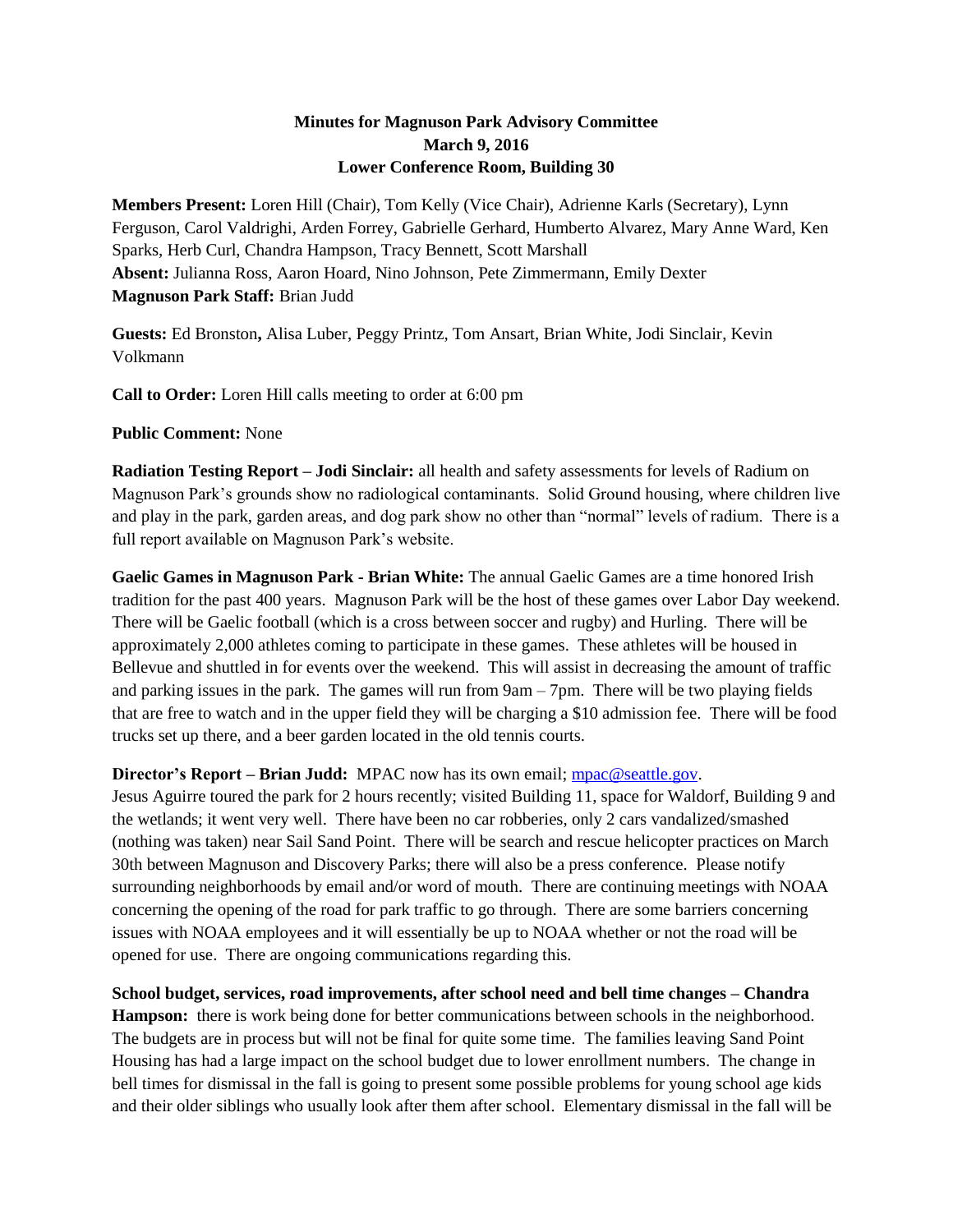at 2:05pm while middle and high schools dismissal will be at 3:15pm; older kids may not be home until around 4pm due to transportation times. This leaves a larger gap where younger kids were able to be cared for by older siblings. This is a serious problem, especially for low income families who rely on the ability for siblings to care of one another. The PTA has applied to DON and DOT to establish safe routes to school via safer crosswalk at Sand Point Way and NE 64<sup>th</sup>, walking school bus.

**Community Center, Bldg. 47 challenge fund letter of support – Carol Valdrighi:** There is a desperate need to create after school care for kids getting out of school before their older siblings. There has been a site visit with University Rotary and an architect has offered pro bono services in designing the 6000 sq. ft. of unfinished space in the community center. There will be an environmental specialist to evaluate the space available. Our request is for a letter of support from MPAC. Loren so moved that we write a letter of support for the community center and Gabrielle seconded. All members vote in agreement. Carol will write the letter.

**Way finding signage in the park – Tom Kelly:** the goal is to improve a portion of signage and way finding in the park which could be done at relatively small expense, but have high benefit with goals which are specific, measurable, achievable, reasonable, and possible to be done in a set time. It's currently confusing or not informative enough for visitors unfamiliar with the park to trying to find things like sports fields, picnic shelters, or walking routes. Suggest additional map signs (such as kiosks) placed around the park in 1-3 areas such as near the swim beach, and the large parking lots off NE 74th and NE 65th.streets. There are two map sign board style choices; a rustic system wide standard (which fits natural areas well) or a local standard art deco style (which fits historic or developed areas well). A problem with current arrow blade signage is that some arrows are pointing in the wrong direction, use nomenclature which doesn't describe destinations well, and signs omit desirable destination and route information. At least a couple of additional arrow signs would be useful. There is also a need for small "No Bike" symbolic or post style signs at three natural area locations and also for a supplemental sign near building 308 where a fence screens an otherwise good large directional sign from being visible from the parking lot.

During discussion some members suggested a goal should be to remove all of the sandwich boards currently used, especially at the 74<sup>th</sup> St. entry and asked if there's been any thought to making the old gas station into an information hub. Several ideas were for the station were mentioned. Desire for consistency and some improvements in the historic and other developed portions of the park was also expressed. Also suggested was use of an application that park users could download and could provide a map and show where the different areas are in the park for biking and walking. This needs further discussion as to what type of signage, where it will be posted and how.

**Magnuson Park Strategic Development Plan Progress Report; Working group update on priority recommendations - Loren Hill:** the two most important projects are Building 47 (the community center) and Building 31 (boat house). They will provide the most benefit and are high priorities for serving park patrons. The current list can be assessed and items combined or removed to set priorities. There is a large demand from current field users to add a new synthetic field. There would be multiple benefits to the community. Hopefully emerging technologies would be used including LED lighting which would save energy and cut glare and the use of cork as the infill material instead of crushed rubber.